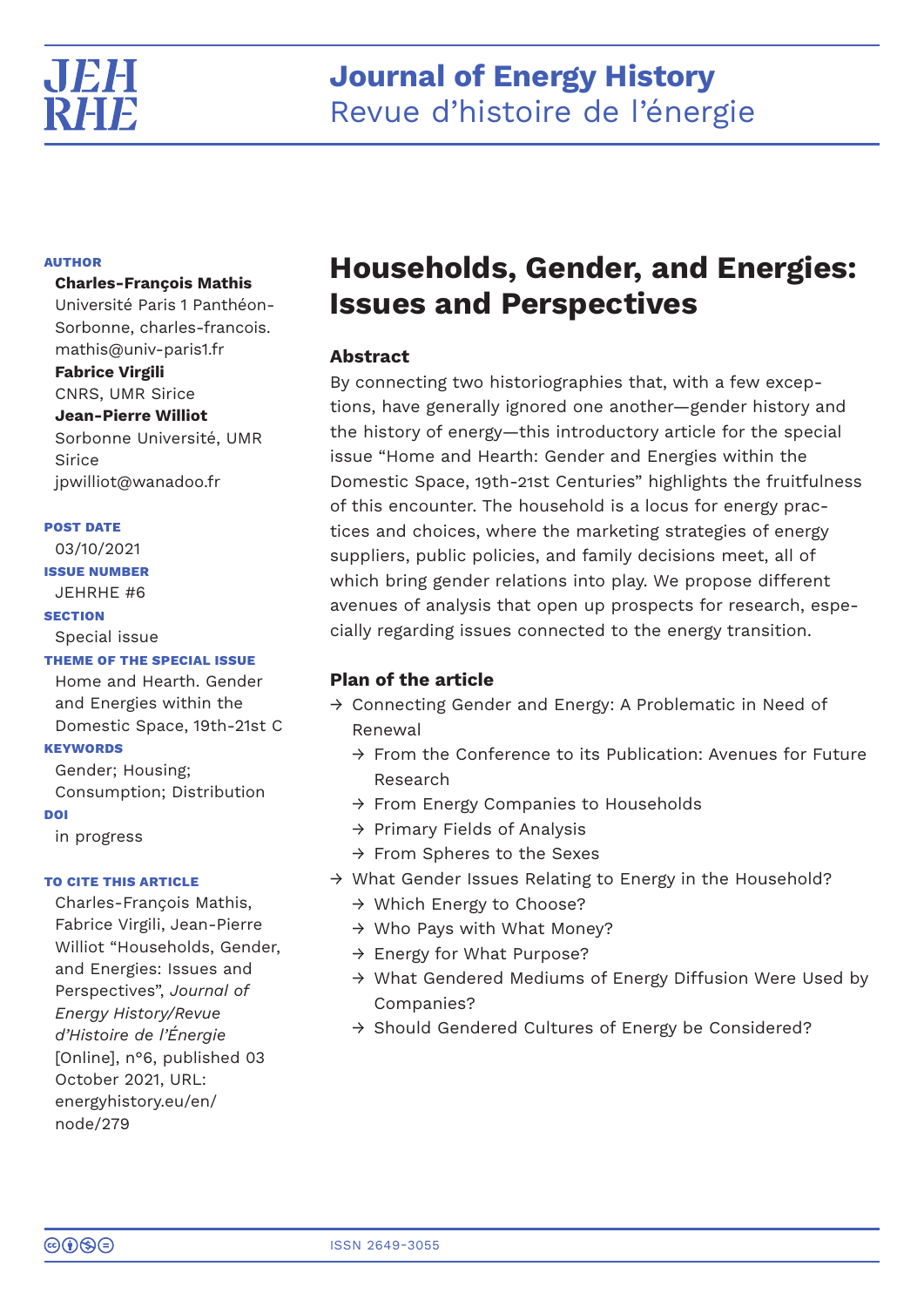# **CONNECTING GENDER AND ENERGY: A PROBLEMATIC IN NEED OF RENEWAL**

- Observing and analyzing issues relating to energy use within the domestic space opens up broad perspectives for understanding how consumption choices are organized. They depend on numerous factors; the offer of a particular energy, along with the combination of multiple energies to meet different needs, determine their role. Rates and selling price are therefore essential. Household equipment, and more broadly energy infrastructure, can facilitate consumption or, on the contrary, prevent it. Technological possibilities are therefore equally important in explaining the emergence or abandonment of certain domestic uses. In any event, members of the household intervene at every step in a series of decisions leading to energy uses. Choosing appliances, preferring a particular form of lighting or heating, performing the everyday gestures that go along with the use of equipment, taking action regarding consumption expenses, determining the forms of comfort desired, and inscribing one's own practices in energy-consuming or energy-efficient societal behaviors are so many decisions made in households. They are never dissociated from the relations established outside the household, whether it is the advertising that guides consumers, the commercial strategy of energy suppliers, the purchase of appliances, or energy delivery. All of these aspects that are part of the history of energy, in accordance with diverse chronological sequences, contribute to a vast historiography of energy choices, which focuses on the history of companies, the economy of consumption, and the sociology of uses. Stimulating reflection and research in this direction would not be particularly original, even though the history of energy is quite often written based on companies that produce or distribute energy, or on the geopolitical mechanisms of the energy business. 1
- Our objective is to follow a different path. Focusing on the household and understanding how energy consumption occurs invite us to bring to bear the questions raised by the history of consumption, and even more so by 2

gender history. Who fulfilled what roles? What power of decision did each member have in the choice of energies? What duties fell to women and men in domestic practices connected to lighting for rooms, heating for living spaces, cooking methods, hot water needs, regulating air conditioning, and keeping the embers going in a fireplace? By proposing a conference bringing together specialists from the history of energy and gender studies, we hope to spark questions that link fields of study that are not frequently connected. These issues have of course already been raised in books. The one by Ruth Schwartz-Cowan, *More Work for Mother: The Ironies of Household Technology from the Open Hearth to the Microwave*,**1** was one of the first to emphasize the importance of doing so, indicating right from its title the question that should be asked regarding domestic energy use. Additional studies followed. Some focused more on a particular technology or energy,**2** while others often isolated the feminine figure in home economics and the division of chores.**3** Recent research programs have also emphasized the need for a cross-cutting approach involving gender and energy, with greater awareness of all aspects required by the

**2** Marsha Ackermann, *Cool Comfort: America's Romance with Air-Conditioning* (Washington: Smithsonian Books, 2013), Anne Clendinning, *Demons of Domesticity: Women and the English Gas Industry 1889-1939* (London: Routledge, 2017), Graeme Gooday, *Domesticating Electricity: Technology, Uncertainty and Gender, 1880-1914* (London: Pickering & Chatto, 2008), Joao Luiz Maximo da Silva, *Cozinha modelo : o impacto do gas e da electricidade na casa paulistina* (Sao Paulo: Edusp, 2008).

**3** Caitriona Beaumont, *Housewives and Citizens* (Oxford: Oxford University Press, 2015), Priscilla Brewer, *From Fireplace to Cookstove: Technology and the Domestic Ideal in America* (Syracuse: Syracuse University Press, 2000), June Freeman, *The Making of the Modern Kitchen* (London: Bloomsbury, 2004), Victoria De Grazia, Ellen Furlough, *The Sex of Things* (Berkeley: University of California Press, 1996), Hiroki Shin, "Energy/Culture: A Reading Guide for Historical Literature", *Science Museum Group Journal ,*2018, n° 9; Katherine Parkin, *Food is Love: Advertising and Gender Roles in Modern America* (Philadelphia: University of Pennsylvania Press, 2006), Jennifer Scanlon (ed.), *The Gender and Consumer Culture Reader* (New York: New York University Press, 2000), Elizabeth B. Silva, *Technology, Culture, Family: Influences on Home Life* (London: Palgrave Macmillan, 2010).

**<sup>1</sup>** Ruth Schwartz-Cowan, *More Work for Mother: The Ironies of Household Technology from the Open Hearth to the Microwave* (New York: Basic Books, 1983).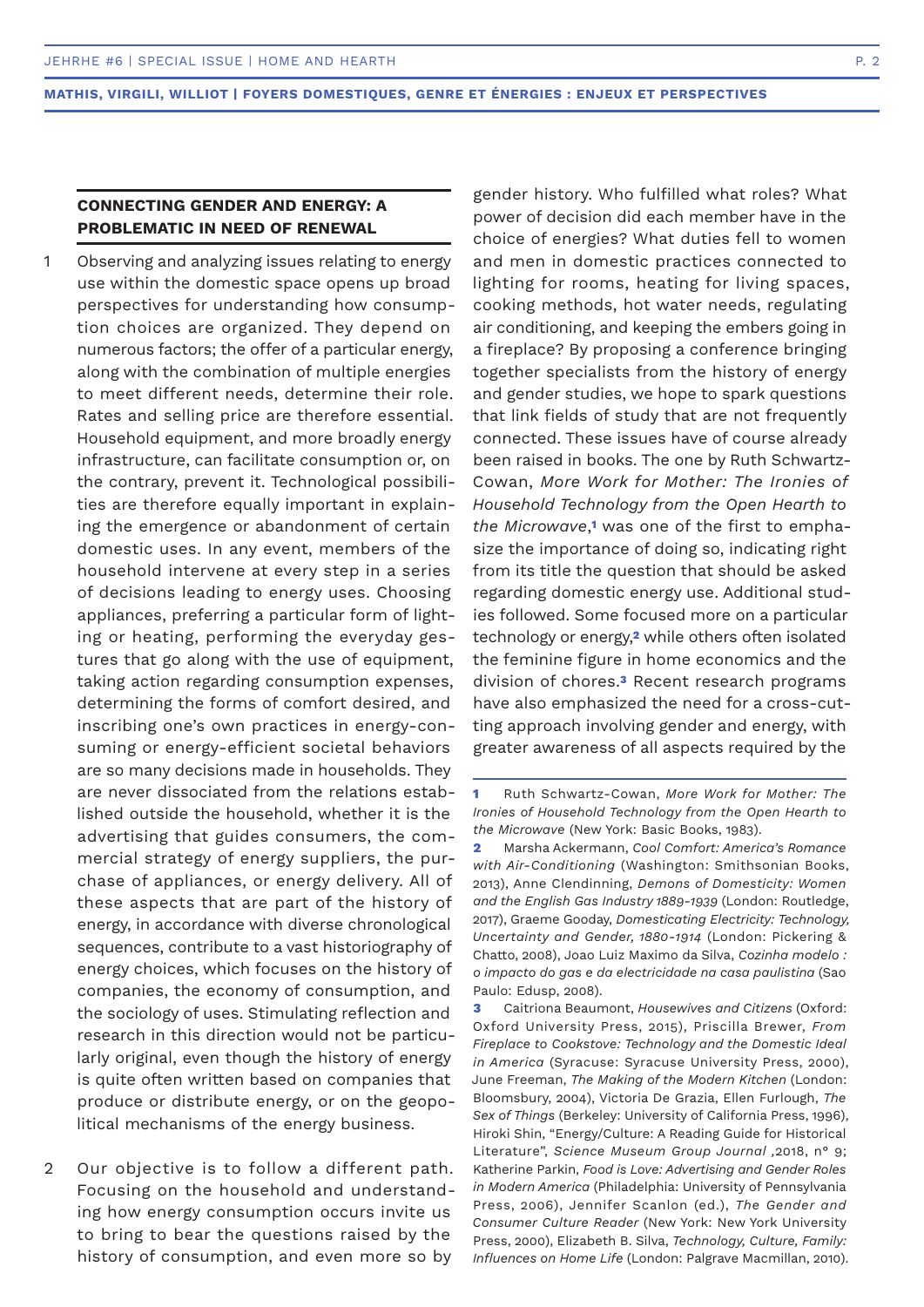energy transition, particularly the recent book by Abigail Harrison Moore and Ruth Sandwell, *In a New Light: Histories of Women and Energy*.**<sup>4</sup>**

# **From the Conference to its Publication: Avenues for Future Research**

3

The conference we launched in 2019 under the title "Home and Hearth: Gender and Energies within the Domestic Space, 19th-21st Centuries (Wood, Coal, Electricity, Gas, Oil): Societal, Economic, and Mediation Issues" is in keeping with this movement. The call for papers helped identify angles of interest, and justified what resembled a first go around the table.**5** The 35 proposals received were formulated by 49 participants, emphasizing the international attention garnered by this topic. They were from 38 geographical origins located in South America (2), Africa (5), North America (6), and Europe (25). Representatives from Asia were clearly missing from the call for proposals. It was also regrettable that while there was genuine diversity of nationalities among Europeans (the Netherlands, Great Britain, Italy, Spain, Germany, Austria, Finland, Denmark, Belgium, France), the proposals often focused on an energy-based approach without including, as much as desirable, issues relating to gender history. Opening up research to other fields and interpretations is not self-evident. Presentations were heavily weighted toward the twentieth century (88%). Topics clearly emerged, such as the organization of home economics and associated material cultures, the

**4** Abigail Harrison Moore and Ruth Sandwell, *In a New Light: Histories of Women and Energy* (Montreal: McGill-Queen's University Press, 2021). See also Martin Anfinsen and Sara Heidenreich, *Energy and Gender - A Social Sciences and Humanities Cross-cutting Theme Report* (Cambridge: Shape Energy, 2017). Another driver of this topic is the AHRC program entitled "Electrifying Women: Understanding the Long History of Women in Engineering" led by Graeme Gooday and Elizabeth Bruton at the Science Museum in London, in partnership with the Women's Engineering Society and the archives of the Institution of Engineering and Technology. See the sites: https://ahc.leeds.ac.uk/ philosophy/staff/51/graeme-gooday https://blog.sciencemuseum.org.uk/author/elizabethb.

**5** The initial organizing committee included Ana Cardoso de Matos (University of Evora), Léonard Laborie (CNRS), Isabelle Matamoros (Labex EHNE), Charles-François Mathis (Université Bordeaux Montaigne), Renan Viguié (Université Bordeaux Montaigne), Fabrice Virgili (CNRS), and Jean-Pierre Williot (Sorbonne Université).

distribution of domestic work and women's role therein, the history of increasing energy consumption, media channels for the commercial promotion of energies, and the technological choices and standards most often established by male actors. Among the 35 proposals submitted, 17 were selected (48%). The pandemic and the suspension of travel prevented the conference from being held, and prompted the organizers to establish a different calendar that inverted the various stages.

Issue number 6 of the *Revue d'histoire de l'énergie/Journal of Energy History* will therefore provide the introductory foundation for the topic rather than present the conclusions from a conference. In an effort to develop this idea, nine contributions have been included in this issue, each exploring one of the approaches we would like to emphasize. The current issue consequently offers a reminder of the prospective field of study we are advocating. Different sources of energy (wood, coal, oil, gas, electricity) changed ways of life in the domestic space, doing so in accelerated fashion beginning in the nineteenth century. Markets for new energy uses increased with the expansion of multiple types of household equipment. Living conditions were transformed through the promotion of comfort, the reduction of domestic hardship, and the simplification of tasks. Cooking, heating, refrigeration, hot water, household chores—taken both individually and collectively—have been highlighted as sources of well-being in the household. Their promotion brought the simplification of the most basic everyday practices, from bathroom to the kitchen, from lighting to cleaning. They also transformed activities outside the home, and changed the sociabilities associated with them. They brought about the decline of collective washhouses, and reduced the provision of water and wood, both of which were synonymous with domestic drudgery. These evolutions have already been studied.

### **From Energy Companies to Households**

The emergence of new means of communication from the late nineteenth to the mid-twentieth century (posters, advertising images, radio 5

4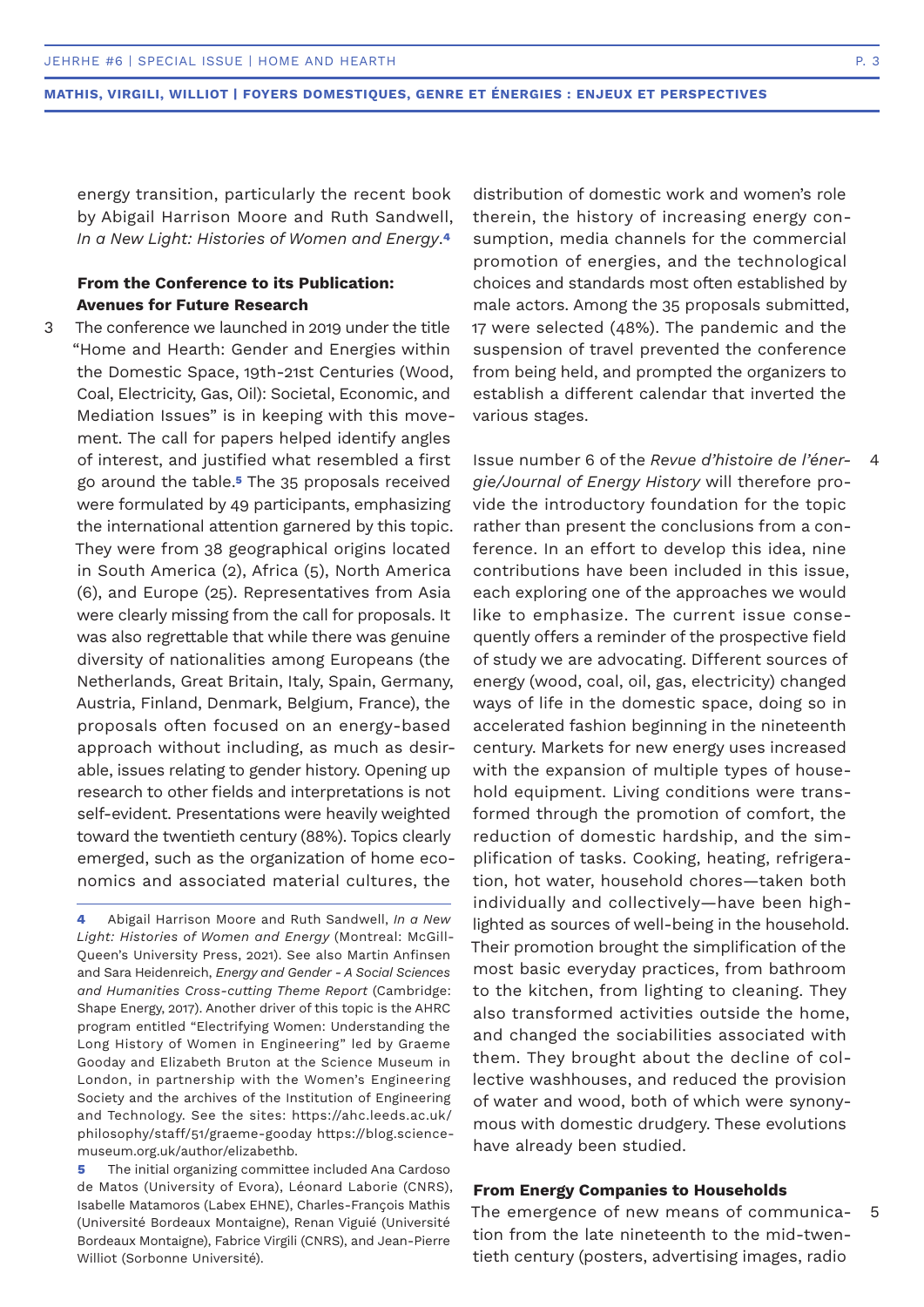conferences, televisions shows, audiovisual publicity, websites and social media on the internet) served as one of the privileged avenues for the diffusion of new energy uses. Means of communication especially ensured the transmission of commercial discourses and solicitations aimed at consumers, after the conception and shaping of these discourses by various actors. They sparked competition between energies (coal, coke, gas, electricity, oil) in order to boast about the advantages offered by each one, as well as the multiple types of appliances available. While other means were used to further equip domestic spaces, and the energy consumption subsequently required (for instance rates and selling price, service or equipment offers, usage demonstration, showrooms and stores), the transmission toward consumers grew out of market analysis, as well as the needs and creation of such markets through advertising communications. Other avenues also contributed through the intervention of hygienists, consumer associations, and protest movements. The role of hardware dealers in small towns, and the diffusion of catalogs extending into rural areas, also played an important role in this diffusion. These approaches are not ignored, but they have hardly been explored from a comparative standpoint.

Gas and electricity companies, along with companies for other energy sources (oil, wood, coal), quickly took advantage of new opportunities to communicate with clients. Grid companies were more visible because they regularly purchased posters and advertising to boast of the advantages of their energy, as they benefited from the market effect connected to local and later to both regional and national networks. However, all energies will be taken into account. Did advertising targets, slogans, and graphic dramatizations substantially contribute to presenting a highly characteristic division of female and male roles in the domestic space? Commercial strategies followed the emergence of the domestic rationalization objectives that appeared in the late nineteenth century, and that were amplified during the interwar period. They supported the growing trend after the Second World War of the transformation of the domestic environment and 6

mass consumption. It is important to measure the effect that company policies–in the choice of target audiences, slogans, and graphic imaginations–had on female and male roles in the domestic space.

These advertising mediations were accompanied by educational measures connected to uses (radio shows, conferences, demonstration workshops, domestic advisors, competitions, development of a dedicated press, television shows, etc.). The education that grew out of this beginning in the late nineteenth century, broadly based on the *Home Economics* initiatives born in the United States in the circles of Cornell University or in the movement to develop the architecture of domestic space (we are very familiar with the roles of Christine Frederick and Paulette Bernège from the 1920s onward, although this should be expanded to include, for instance, Margaret Schütte-Lihotsky and her kitchen in Frankfurt, or Erne Meyer and her kitchen in Stuttgart) helped to educate starting in childhood regarding the sharing (or not) of tasks and lifestyles. The emergence of women's associations offering an opinion about the uses of appliances—to orient their production or contest their use—contributes to an analysis of the interaction between the reception of the message and the appropriation of techniques. Without a new itinerary exploring the paths laid out by gender history, these topics will remain a descriptive history of energy consumption. 7

# **Primary Fields of Analysis**

The first objective is to grasp, within the limits of the domestic space, the discourse and forms of marketing used by companies selling an energy source. Carrying coal up from the cellar, using the gas cooker, showing the refrigerator, chopping wood for the fireplace, and declaiming the advantages of hot water were so many situations that dramatized the mother, father, children, young woman, housewife, cook, and coal deliveryman. In what ways were such messages received? What protests were there against uses? What evolutions were imposed on companies through the acceptance or rejection of innovation on the part of consumers? Ana

8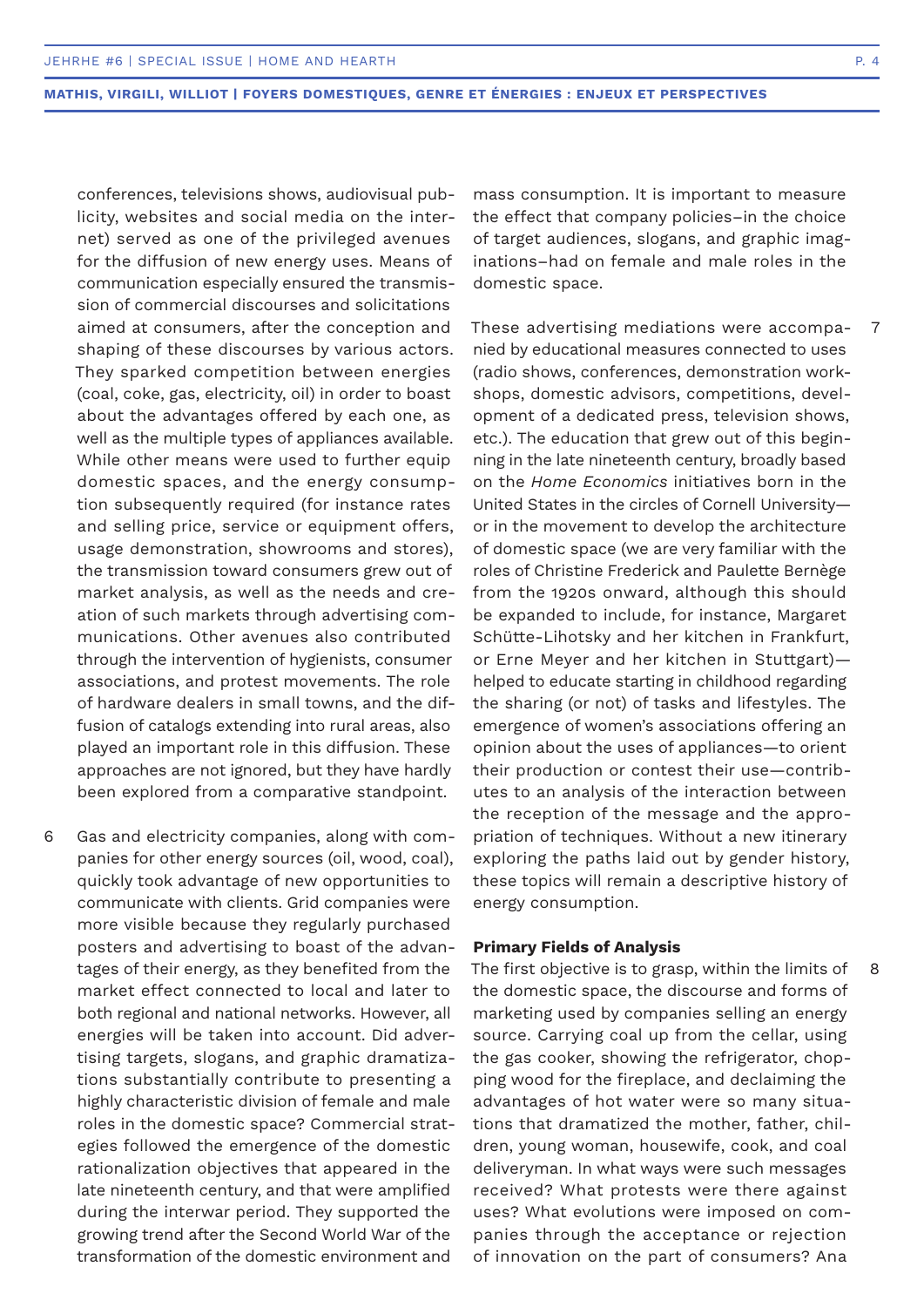Cardoso de Matos and Diego Bussola provide initial answers by analyzing the complementary strategies of the gas and electricity industries in Lisbon between 1891 and 1970, which relied on gender stereotypes to diffuse their products.

- Second, attention can be focused on a particular country, as these practices reveal similarities from one country to another, relating to the sometimes international commercial strategy of energy companies, or the modelization of communication mediums that were diffused via transnational transmission, which is proposed by Mariëlle Feenstra and Rachel Guyet for France and the Netherlands during the 1950s. However, as also stressed by the two authors, different cultures and original contextualized slogans equally contributed to creating distinct choices. Comparing discourses, types of advertisements, the topics promoted by companies in each country, the educational and pedagogical practices of home economics, and the attitudes of women and men within the domestic space should shed light on the existence of national forms of communication. The latter will be analyzed both with regard to the description of energies themselves, as well as the forms of competition between energies in the fairly different economic and energy contexts in the European countries under consideration, as well as with respect to the favored uses of each energy. 9
- Finally, if sources from energy companies enable it, a third approach could focus on the expenses and investment dedicated to commercial strategies. We are familiar with the role of credit in household equipment, which incidentally was unequal across countries, and followed variable chronologies. It could be reinterpreted by paying closer attention to forms of cooperative economy, the role of company stores, and mutualist action often more concerned with the family dimension of the publics involved. Yet we are less familiar with the budgets allocated by companies to create sales targets, and to adjust their strategies to uses. Similarly, should there be a focus on the budgetary approach, in conjunction with legal capacity, in order to determine who paid for energy in the household, who made 10

choices relating to it, and who purchased the new equipment that was indispensable for its uses? What mediation occurred within couples regarding these life choices and their associated budget?

In an effort to launch these perspectives, this special feature will include a number of articles that initiate this reflection along multiple guiding lines. The household may seem narrow as a scope of analysis. Let us immediately rid ourselves of this criticism. 11

# **From Spheres to the Sexes**

The human and social sciences, namely phi-12 losophy (Habermas, Arendt), sociology (Delphy, Kergoat), anthropology (Tabet), and history (Perrot), agree about the essential importance of the separation—if not the invention—of the private and public spheres beginning in the nineteenth century, whether it is the organization of work and hence of each person's time, the increasing separation between home and factory, the organization of these spaces in the lives of individuals, the distribution of tasks intended for the interior or exterior, and the role of each person both inside and outside. While major cities represent, according to Habermas, the ideal type of the bourgeois public sphere for its dominant members, the latter preserve their private sphere from the political, economic, and intimate powers of the state.**6** For this period simultaneously saw the sidelining of women from politics and public speaking, their radical exclusion from the military, the subjection of wives to their husbands as inscribed in the Civil Code and its many adaptations, an unequal gendered division of labor, and an educational system highly differentiated to the detriment of young girls in the humanities as well as science and technology, with this accumulated submission making the separation between the public

**<sup>6</sup>** Jürgen Habermas, *L'espace public* (Paris: Payot, 1992 [1962]), especially chapter I, "Définition propédeutique d'un modèle de la sphère publique bourgeoise", 13-37, cited by Michel Christian and Sandrine Kott, "Introduction. Sphère publique et sphère privée dans les sociétés socialistes. La mise à l'épreuve d'une dichotomie", Histoire@Politique no. 7/1, 2009, 1.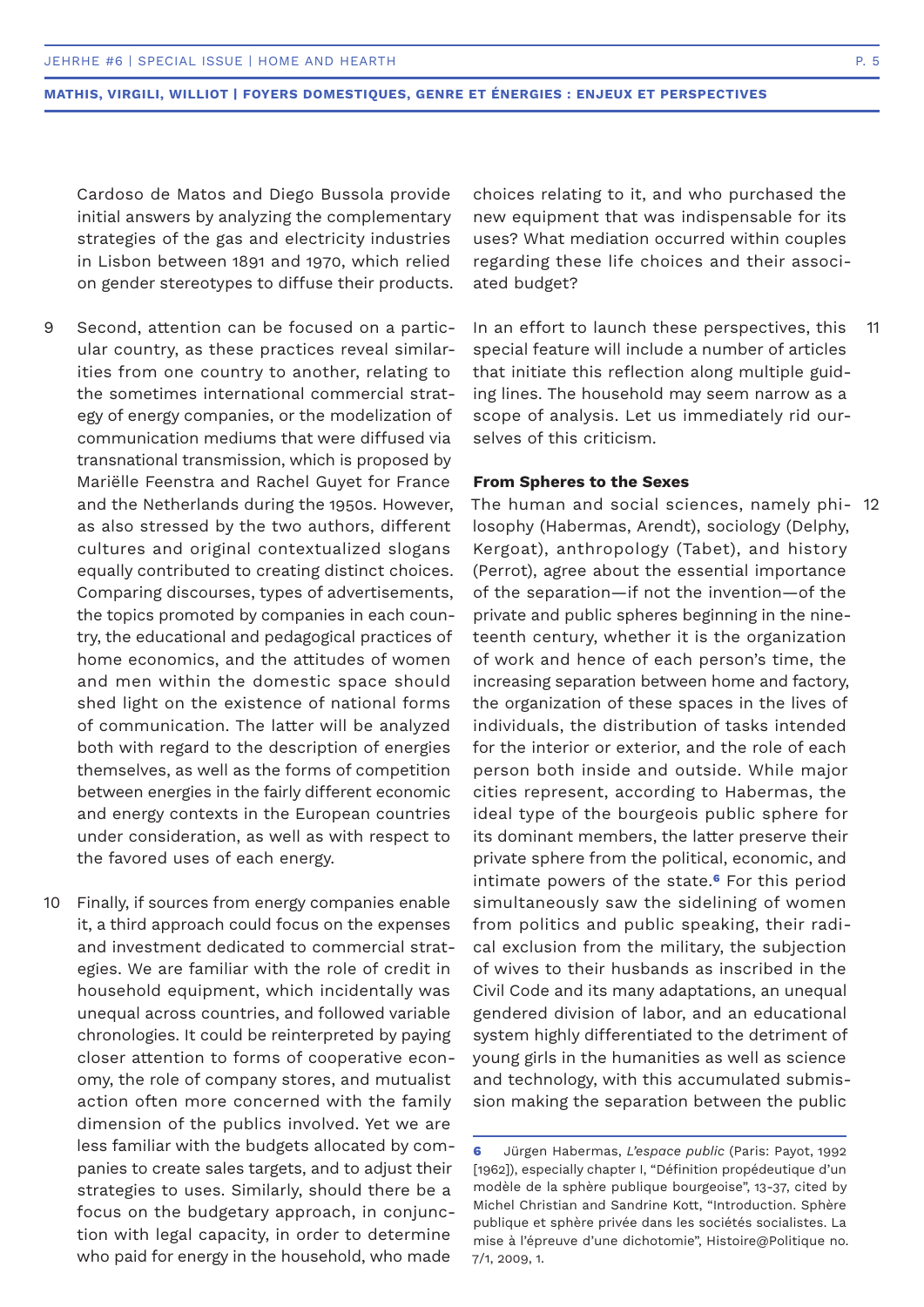and private spheres increasingly seem like one between the male and female. Whether seen as the lady of the house or a prisoner of the household, women were clearly located in a secluded space with their husband and family. Outside of this alienating and protective space, they could be exposed to the many dangers of urban and industrious promiscuity, and quickly fall into immorality.

It was initially outside of this space that the social sciences, among them the pioneers of women's history, sought to make women visible in history. Because it enabled an even relative financial independence, the workplace was a space where women met one another, and where participation in the struggle for freedom was initially fostered. When the family and the household garnered attention, in an extension of the mid-1960s slogan "the private is political," it was firstly to denounce it as a place of male control: at best a place where it is difficult to have "a room of one's own," at worst a place where domination is endured up to and including violence. In 1970, Christine Delphy denounced a specific exploitation of women within the exploitation of families, which translated into free work (childcare, housework, sewing, meal preparation).**7** On the other side of the Atlantic, Ann Oakley, who is known for developing the concept of gender in the social sciences, deconstructed naturalist justifications for domestic activities, on the contrary pointing out how much they were perceived by women as monotonous, exhausting, and demeaning, thereby reflecting the weight of social constraints.**8** At the end of that decade the anthropologist Paola Tabet showed, in a pioneering article, how male domination was exerted over women by excluding them from technological resources.**9** She rejected any notion of

a "natural" sexual division of labor as part of a complementarity or reciprocity of work, and envisioned this division as a "political relation between the sexes." In this issue, Sean Adams provides an account of this by showing how the division of energy-related tasks as idealized by energy companies in particular (the husband buys, the woman manages) is actually clouded by multiple negotiations within the household.

13  $\,$  It was initially outside of this space that the  $\,$  While the social sciences took little interest in the  $\,$  14  $\,$ household other than to imagine forms of protest and evasion from this place where women were kept apart from our societies, energy production companies already perceived, in the nineteenth century, the role of the "lady of the house" in changes to energy choices. If the *foyer* (household, hearth and home), initially defined as a "place where a fire is made"**10** gradually became a "space for sheltering individuals," and later a place where "a family lives or inhabits," it was by meeting needs that gradually became essential, namely providing light, heating, and the ability to cook. Since the nineteenth century, there have been numerous technological innovations that were subsequently diffused to a wide audience, with changes to practices that largely surpassed the single choice of "flame," and instead became that of a lifestyle. In this respect, the installation of geothermal heating in the city of Reykjavik between 1939 and 1944, as studied by Odinn Melsted, is exemplary in that it reveals the liberating discourse of authorities, women's hopes for emancipation and subsequent disappointment and injustice, persistent inequality, and the transformation of domestic roles.

> Finally, we wanted to make the household cen-15tral to our investigation, as it is at the intersection of numerous transformations. Firstly those involving relations between its inhabitants, whether it is a single, mixed, or blended household, and whether they are from the same family or include a certain domesticity. Then there are

**<sup>7</sup>** Christine Delphy, "L'ennemi principal", *Partisans*, special issue of "Libération des femmes, année zéro", 1970, n° 54-55.

**<sup>8</sup>** Caroline Ibos, "Travail domestique/domesticité", in Juliette Rennes (dir.), *Encyclopédie critique du genre* (Paris: La Découverte, 2016), 649-658.

**<sup>9</sup>** Paola Tabet, "Les Mains, les outils, les armes", *L'Homme*, vol.19/3-4 (Les catégories de sexe en anthropologie sociale), 1979, 5-61.

**<sup>10</sup>** "Foyer," *Trésor de la langue Française informatisé*, https://www.cnrtl.fr/definition/foyer, accessed on August 26, 2021.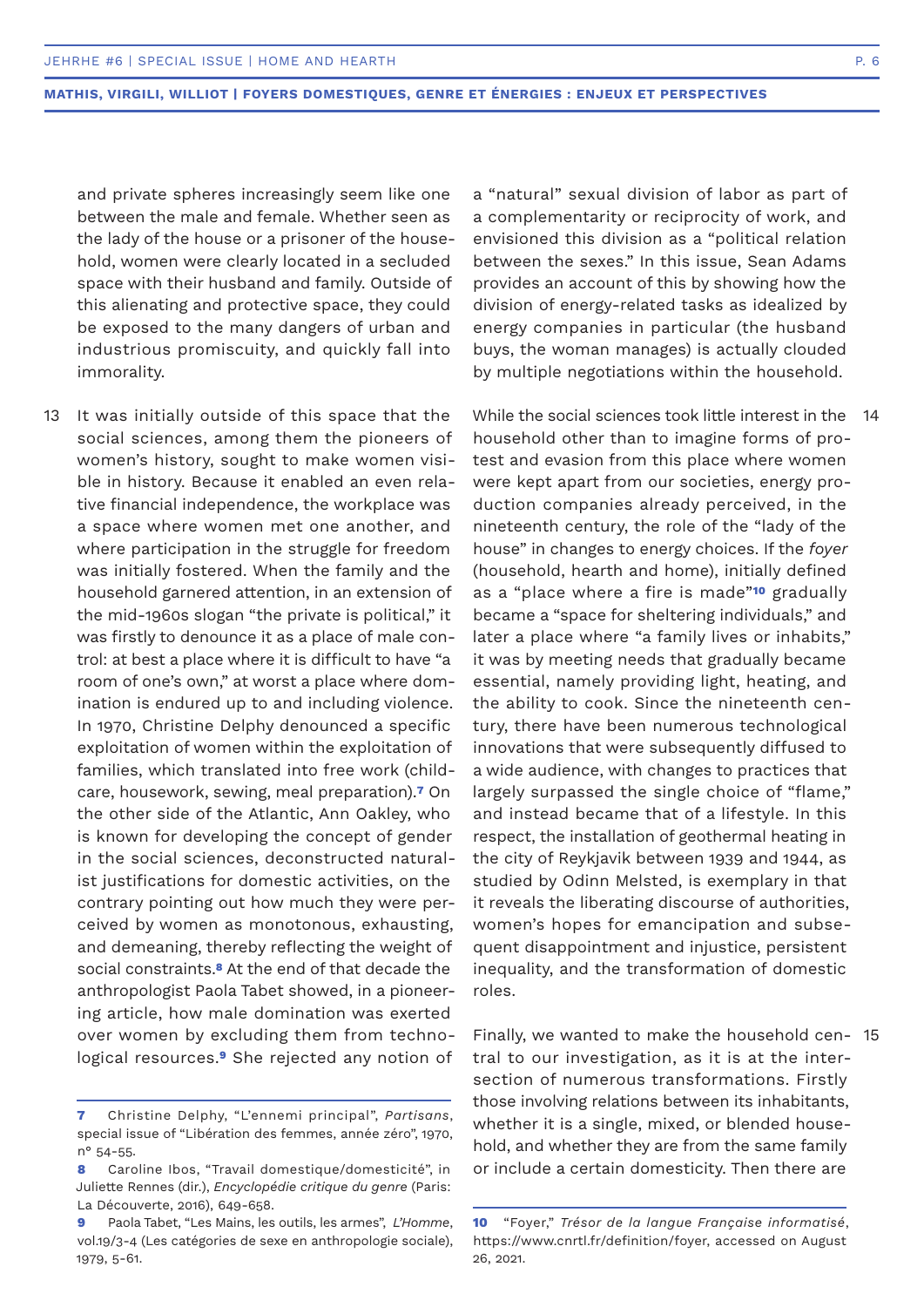the transformations stemming from changes to housing and the arrangement of interior space, including the relation to the "outside," whether it is thought of as a place for work, consumption, leisure, or public life. The household bore the shifting of spheres (public or private) among the sexes,**11** while the gradual separation of the place of work and place of residence prompted a reorganization of lifestyles. The transformations that formed the general framework for changes to households affected bourgeois homes, such as the *Sweet Home* described by Catherine Hall in the United Kingdom**12** or the bourgeois homes of Northern France,**13** which were more capable of welcoming successive innovations. They also modified, on other scales, working-class housing, ranging from the oldest, most dilapidated and insalubrious specimens to the most recent, which grew out of an awareness that housing had to provide the conditions needed for the well-being and hygiene henceforth promised to proletarians. In the example of Denmark in the second half of the twentieth century, studied here by Mogens Rüdiger, the modernization of homes, installation of central heating, and new standards of thermal comfort did not lead—with all due respect to the architects of the time—to a new distribution of roles among spouses.

# **WHAT GENDER ISSUES RELATING TO ENERGY IN THE HOUSEHOLD?**

16 A detailed list of the major changes that have occurred in dwellings since the Industrial Revolution would be too long to provide here. It is nevertheless important to keep in mind that these changes involved the location (rural, urban), size, and number of rooms of the housing, including specialized rooms (kitchen, bathroom); the number of available energy products (wood, candles, coal, coke, oil, electricity, geothermal), changes in their cost and accessibility,

their connection to outside networks, and individual and/or collective choices in their use. It is in this most shifting of worlds that individuals have met their energy needs.

# **Which Energy to Choose?**

Women could sometimes use their command of gestures and knowledge to defend their role in the household and impose a certain authority, an area of skill and action that could not be challenged by spouses without leading to unpleasantness and great tension in the couple. Joanna Bourke has shown the emergence of this form of empowerment in English working-class interiors at the turn of the twentieth century: by demanding instruction in home economics, working-class women were able to attribute scientific endorsement to their expertise, which they could subsequently emphasized before their spouses. Watch out if he had a notion to challenge their choices or energy spending!**<sup>14</sup>** Similarly, the cook who resisted a gas or electric appliance was not simply displaying archaic stubbornness, she was also defending her knowhow acquired over the years, a source of pride and recognition. A change in cooking method meant relearning everything, going back to the end of the line, starting from zero.**15** Hence the efforts, recounted by Jan Hansen, of the Los Angeles Department of Water and Power (MADWP) in the very early twentieth century to train the city's inhabitants in the pioneering and sometimes constraining use of electricity, which meant that "after turning on your heating, instead of taking a nap (...) you have to keep an eye on the water heater." 17

# **Who Pays with What Money?**

We cannot overemphasize these tasks weighing on the shoulders of domestic employees, female workers, and working-class women, which took up so much of their time in running a household 18

**<sup>11</sup>** Michelle Perrot, "Public, privé et rapports de sexes", in Jacques Chevalier (dir.), *Public/Privé* (Paris: PUF, 1995).

**<sup>12</sup>** Leonore Davidoff and Catherine Hall, *Family Fortunes : hommes et femmes de la bourgeoisie anglaise 1780-1850*  (Paris: La Dispute, 2014 [1987]).

**<sup>13</sup>** Bonnie Smith, *Les Bourgeoises du Nord, 1850-1914*  (Paris: Perrin, 1989 [1981]).

**<sup>14</sup>** Joanna Bourke, "Housewifery in Working-Class England", *Past & Present*, 1994, n° 143, 167-197.

**<sup>15</sup>** Jean-Pierre Williot, "Cuire avec ou sans flamme ? Le gaz en transition énergétique, de la modernité à la défaveur", in Nathalie Ortar and Hélène Subrémon (dir.), *L'énergie et ses usages domestiques. Anthropologie d'une transition en cours* (Paris: Pétra, 2018), chapter 2.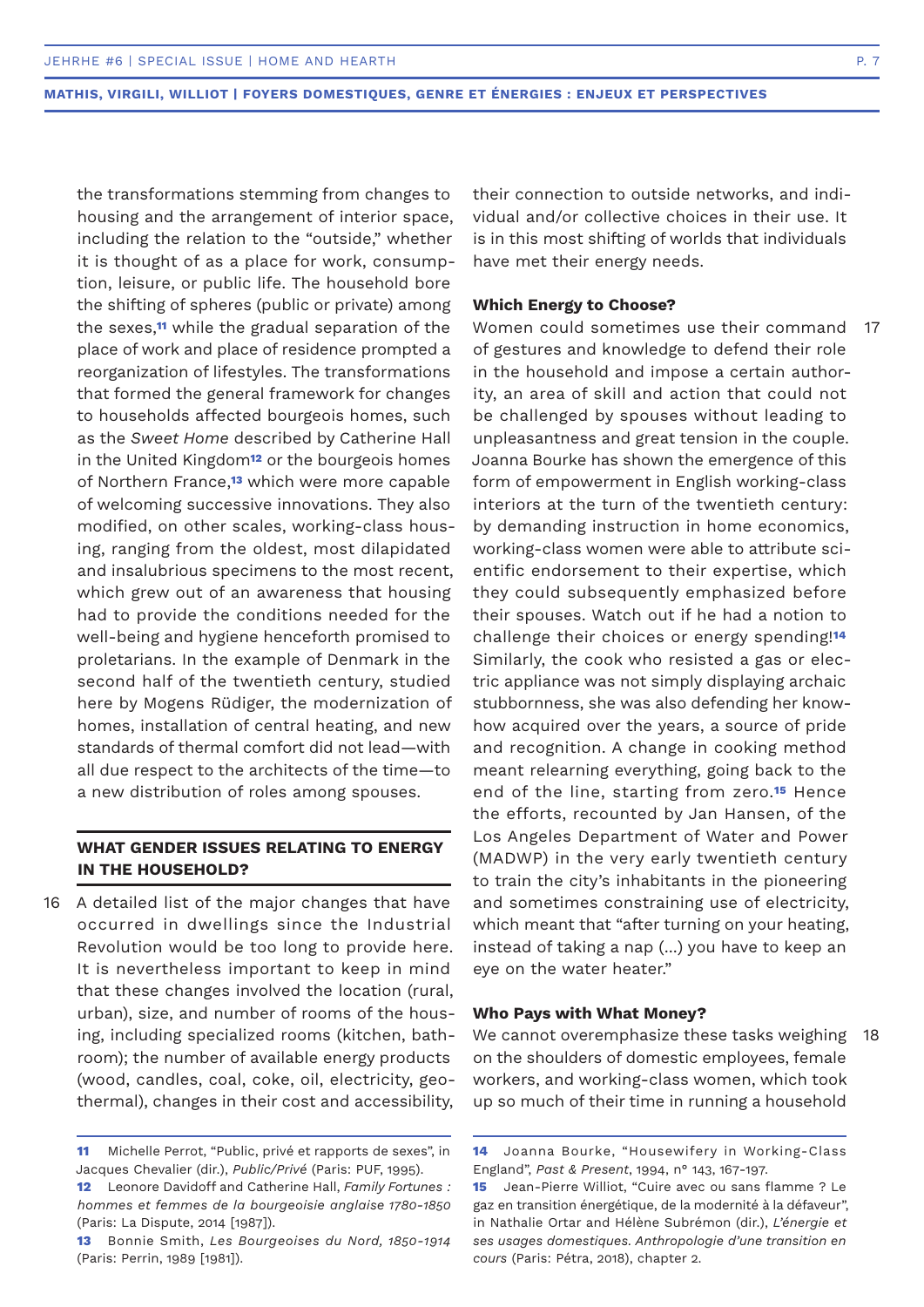through energy use. This raises the essential question of the value of women's time, with the electrification of households proving revelatory in this regard, for it was no doubt electricity that best personified the construction of a singular mental world, given the powerful imaginary of emancipation and wonder it conveyed in its beginnings.**16** The promotion of gas had also traveled along this path, but without creating the same level of disruption. The use of earlier energy sources presented less complexity. Most household appliances were invented in the early twentieth century, such as the washing machine in 1910, the refrigerator in 1913, and the vacuum in 1915, thereby increasing the domestic use of energy with the trio of lighting, heating, and cooking. An abundance of appliances with different purposes now made it possible to save time. Other occupations became possible, with the novelty of spending one's time listening to the radio or a record, and much later watching television.**17** Analyzing the electrification of our societies is highly instructive with respect to gender relations, especially the many impediments to this change. The gradual reduction of production cost, in conjunction with improved purchasing power and the development of credit, did not translate into a linear development that transformed these luxury objects into products of everyday consumption. In this issue, Gooday and Harrison show how aristocratic elites served as a basis for experimentation, with a few wealthy celebrities subsequently setting a trend. An essential economic and social question remains behind these descriptions of uses and diffusion, namely the financing of such energy uses.

What is the point of spending sums of money, 19 which for a long time remained substantial, in order to save a woman's time, which precisely was free? Only working-class women

whose outside wages were needed to maintain the household would appreciate reducing their double day, although their modest income could not buy these "marvelous machines." These economic reasons were joined by those of knowhow acquired over the long term, habits that one did not want to abandon, in addition to the more difficult to quantify role of taste, sensation, and pleasure. Energy prices thus emerge as a key to gender relations, insomuch as the portion of budgets spent on energy consumption could provide flexibility in terms of the household's time.

### **Energy for What Purpose?**

A hierarchy of uses must therefore be recon-20 sidered, one that is no longer based on domestic utility (lighting, cooking station), but on the increased activity and distribution of chores they enabled. Studying appliances for passing the time—initially the radio—is very stimulating, as they spread very quickly without being associated with a vital need. The fact that the electrification of households was accompanied by a massive and initial diffusion of radio sets raises questions. Should we see it as the husband imposing a preference for leisure that he would enjoy, at the expense of appliances that would surely reduce his spouse's hard work, but in any event would not prevent the home from being clean and the laundry from being done? We could also see it as a joint decision for shared leisure at night, one that also made domestic work less boring when it could be done to music, or while listening to entertaining shows. Beyond this very traditional blueprint of a household, what of the other households that did not consist of a family?

# **What Gendered Mediums of Energy Diffusion Were Used by Companies?**

What distinguishes the commercial policies of 21appliance merchants, like those of energy companies, was that their messages were explicit enough such that none of the household's members were left indifferent, an energy's use responded to a felt need, and the description of use created hopes of savings in time, money, and comfort. They consequently had to come

**<sup>16</sup>** Alain Beltran, Patrice Carré, *La Vie électrique. Histoire et imaginaire* (18e – 21e siècles) (Paris: Belin, 2016).

**<sup>17</sup>** Sue Bowden and Arner Offer, "The Technological Revolution That Never Was", in Victoria de Grazia and Ellen Furlough (eds.), *The Sex of Things: Gender and Consumption in Historical Perspective* (Berkeley: University of California Press, 1996).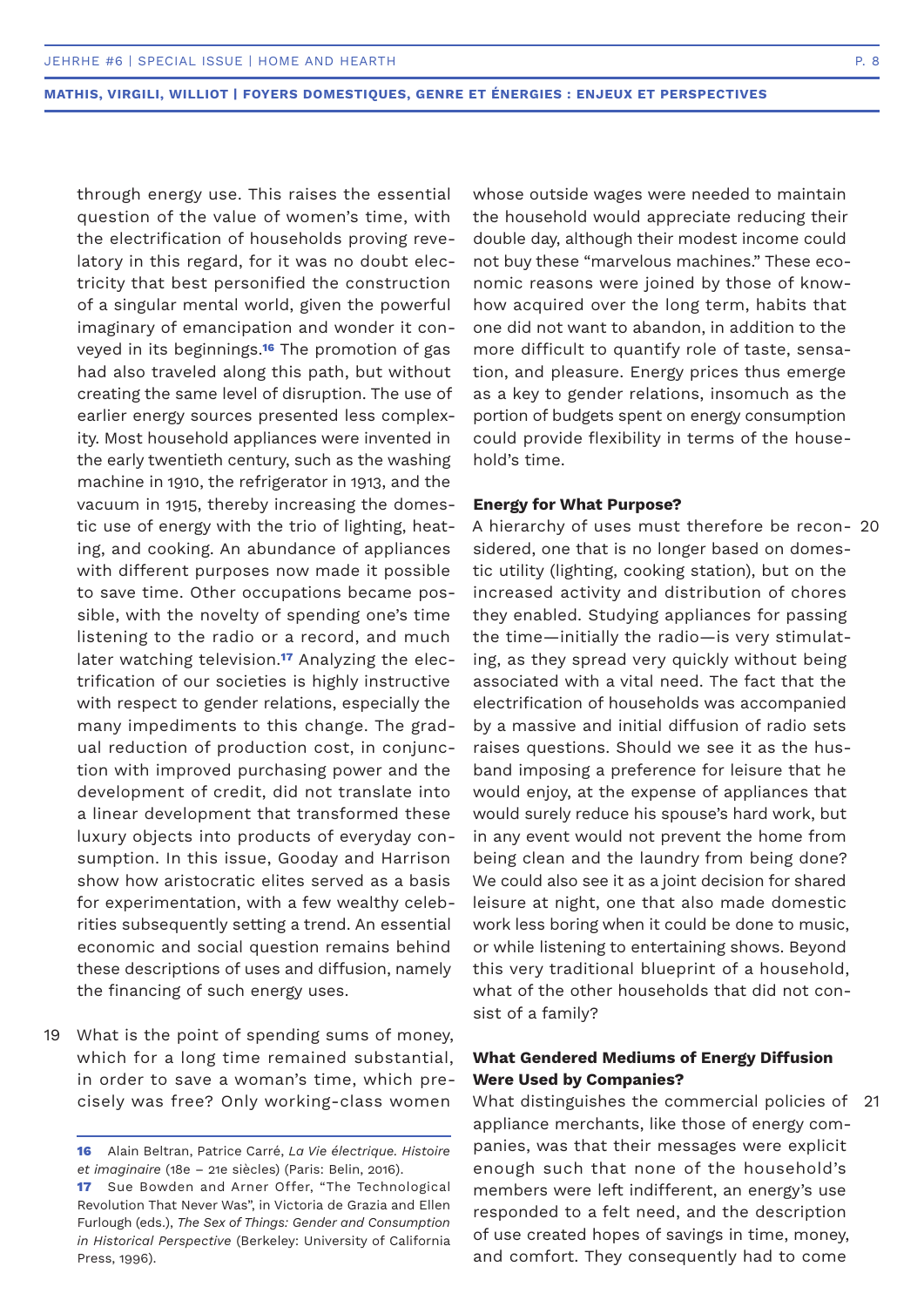up with brief appeals, attractive messages, and effective slogans. Ultimately this was not very different from other advertising strategies, although the discourse on energy also had to spark dreams and take its place within the mentalities of a period. It is much more interesting to understand how the prices of an energy were determined, and what societal symbols justified changes to them. Dreaming of a brighter interior at the ideal temperature and with minimal constraints, such are the elements that companies have underscored since commercial advertising strategies were initiated in the late nineteenth century. It has also involved providing lessons, for this dream required financial efforts as well as the learning of new practices. Each energy companies followed its own score when providing instructions, advice, or demonstrations on how best to use a particular electric appliance or gas cooker.**18** This is what Jordi Ferran Boleda shows in his article retracing the efforts of electricity companies in the 1930s to initiate "housewives" to electricity, especially through the prosaically titled journal *Electricidad Industrial y Domestica*.

# **Should Gendered Cultures of Energy be Considered?**

22 Challenging the apparent determinism of the energy source as an energy system using a gender-based approach raises numerous issues. The energy choices of societies shape what have been called energy systems: a series of technical, social, political, cultural, and economic relations that reflect, at least partially, the structures born of the energies used.**19** Without of course evaluating any potential determinism, a society is clearly not organized in the same way when it is based essentially on muscle power (of men, women, and animals) or on fossil energies, for example. Hence the emergence, within this framework, of energy cultures that have drawn increasing interest from sociologists,

anthropologists, and historians.**20** Whether we speak of "petroculture" to refer to the symbolic and material world that grew out of the unbridled consumption of hydrocarbons,**21** or whether we take an interest in the representations, hopes, and fears connected to the atom, especially in France,**22** a singular relation to dominant energies always emerges, far from the supposed rationality of economic actors, one that includes both consumers and suppliers. However, this energy culture can be understood differently if, based on gender approaches, focus is placed on the division of chores and the market value ascribed to the work required to use a particular energy.

Energy is something that is learned, and here 23 we have an entire area of research that remains little explored by historians. The nineteenth century saw the blossoming of the science of thermodynamics, instruments for measuring power, a theorization of energy, and a reflection on the origins of fossil sources. In the nineteenth century, at school or at home, the schoolteacher, mother, father or grandparent taught children about the benefits of coal; the risks to national power and individual well-being from a lack of resources, such as forest or fossil ones; the uses of a particular fuel; the gestures to be performed for lighting, heating, and cooking; the danger of gas; and the defect of electricity, which causes electrocution. In the mid-twentieth century, alphabet books bore the trace of a modernity connected to energy equipment, the extraordinary oil, the new natural gas, and the wonders of electricity. Today junior high school students are made aware of the management of limited resources, although digital uses necessitate considerable quantities of electricity that must be supplied.

In doing so, gender distinctions can of course 24appear. The example of Britain is quite telling

**<sup>18</sup>** Caroll Pursell, "Domesticating Modernity: The Electrical Association for Women, 1924–86", *The British Journal for the History of Science*, vol. 32/1, 1999, 47–67.

**<sup>19</sup>** Jean-Claude Debeir, Jean-Paul Deléage and Daniel Hémery, *Une Histoire de l'énergie* (Paris, Flammarion, 2013 [1986]).

**<sup>20</sup>** Sarah Strauss, Stephanie Rupp and Thomas Love (eds.), *Cultures of Energy* (Walnut Creek: Left Coast Press, 2013); Brendan Dooley (ed.), *Energy and Culture: Perspectives on the Power to Work* (London: Routledge, 2016).

**<sup>21</sup>** Stephanie LeMenager, *Living Oil: Petroleum Culture in the American Century* (Oxford: Oxford University Press, 2014). **22** Gabrielle Hecht, *Le rayonnement de la France* (Paris: La Découverte, 2004).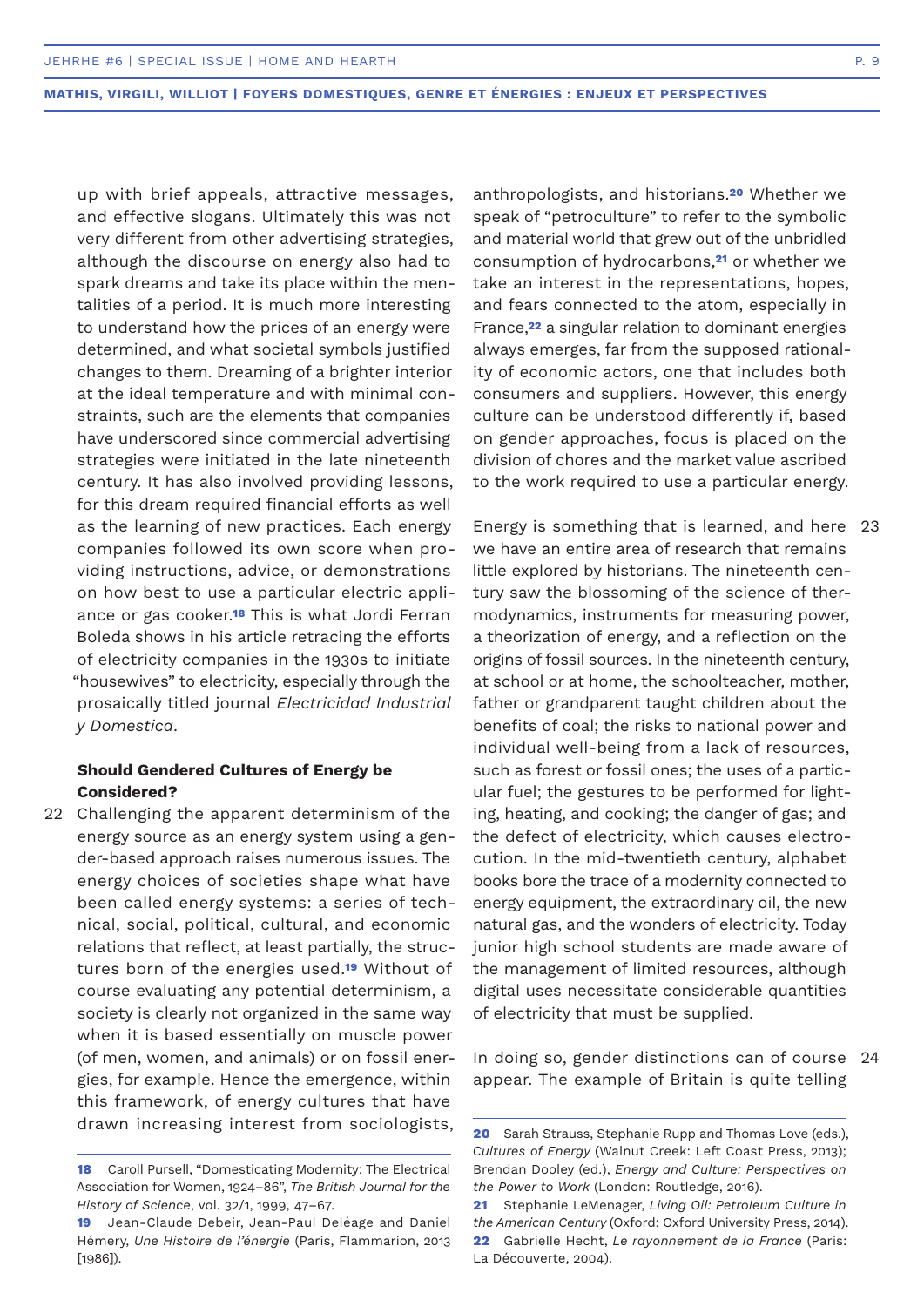in this area. In the nineteenth century, children learned, sometimes very young, about the central role of coal in their nation's global hegemony, as well as its spectacular origins in ancient forests that had since decomposed and been transformed. They also learned ways of using it how to light a fire, how to arrange the pieces in the hearth for optimal burning, how to poke, how to save this fuel, etc. Significantly, this teaching became somewhat specialized around the age of 9 or 10: girls were more directly involved in learning the right gesture for managing a coal fire, already preparing them to be a good lady of the house.**23** In the late nineteenth century, an entire home economics curriculum was established for them. Science was marshaled to train female experts in maintaining the household, especially with regard to energy: people learned just enough theory to understand the process of combustion; they practiced cleaning the hearth properly, polishing the grating by applying a layer of graphite, and cooking while correctly managing the fire.**24** Of course these gender distinctions varied over time and with social background. A poor girl had to learn very early on how to help her mother: if her strength allowed, she would bring up coal from the storeroom, light the fire early in the morning so the men of the household could leave for work fortified by a filling meal. Her future subordination required her to master these tasks as early as possible, which she would repeat throughout her life for employers and in her own household. This daily instruction also took place in other European countries, in Finland by crafting tales involving knowledge of the forest and the use of wood, and in France by teaching girls basic kitchen procedures via home economics lessons promoted by the republican school system. Multiple avenues can be used to recapture this teaching, namely by exploring the discourse specifically addressed to women

and men. It can also be grasped based on how energy was used. For example, cookbooks are a documentary medium that food history has traditionally used, but rarely in combination with the study of energy techniques, the domestic economy, or gender discourse. Yet this is a very fertile approach, as demonstrated by books in the field of food history.**<sup>25</sup>**

In her work on Canada, Ruth Sandwell has simi-25larly revealed the often justified fears connected to the use of gas, electricity, and certain appliances, as well as the role they played in the energy choices of stay-at-home wives and mothers.**26** Contemporaries, energy companies in particular, were of course not insensitive to this resistance—sometimes interpreted as proof of women's weak intellectual capacities and meager scientific knowledge—which experienced doorto-door salespersons strove to overcome.**<sup>27</sup>** Nevertheless, women's central role in domestic energy decisions and their imagined expectations were integrated more often. During the interwar period, suppliers of gas, electricity, and coal all used the same language: their advertising touted, in almost identical fashion, the ease of use, cleanliness, and low cost of their energies, whose benefits were praised by female employees recruited to convince their colleagues in the household. Associations were explicitly created for this purpose, for instance in the United Kingdom with the Electrical Association for Women in 1925, the Women's Gas Council in 1935, and the Women's Advisory Council on Solid

**<sup>23</sup>** Charles-François Mathis, *La civilisation du charbon*  (Paris: Vendémiaire, 2021), chapter 6.

**<sup>24</sup>** On home economics, see especially Carol Dyhouse, "Towards a 'Feminine' Curriculum for English Schoolgirls: The Demands of Ideology, 1870-1963", *Women's Studies International Quarterly*, vol. 1, 1978, 291-311; Vanessa Heggie, "Domestic and Domesticating Education in the late Victorian City" *History of Education*, vol. 40/3, 2011, 273-290.

**<sup>25</sup>** For example Sonja Petersen, "Das elektrische Kochen - Die volleektrische Küche als Leitbild moderner Haushalsführung", *Food & History*, vol. 11/1, 2013, 75-106; Jean-Pierre Williot, "Vendre la cuisine au gaz et la cuisine électrique par l'affiche, des années 1890 aux années 1930", *Food & History*, vol. 16/2, 2018, 83-105.

**<sup>26</sup>** Ruth Sandwell (ed.), *Powering Up Canada: The History of Power, Fuel, and Energy from 1600* (Montreal: McGill University Press, 2017). See also Ruth Sandwell, "Fear and Anxiety on the Energy Frontier", in Abigail Harrison, Ruth Sandwell (eds.), *Women and Energy*, issue of *Rachel Carson Center Perspectives*, 2020/1, 37-41.

**<sup>27</sup>** See for example the remarks in a sales manual from an association including coal producers and distributors in interwar England: Coal Utilisation Council, *Course in Coal Salesmanship*, 1st handbook: *The Groundwork of Coal Salesmanship* (London: CUC, 1936?), 53-54.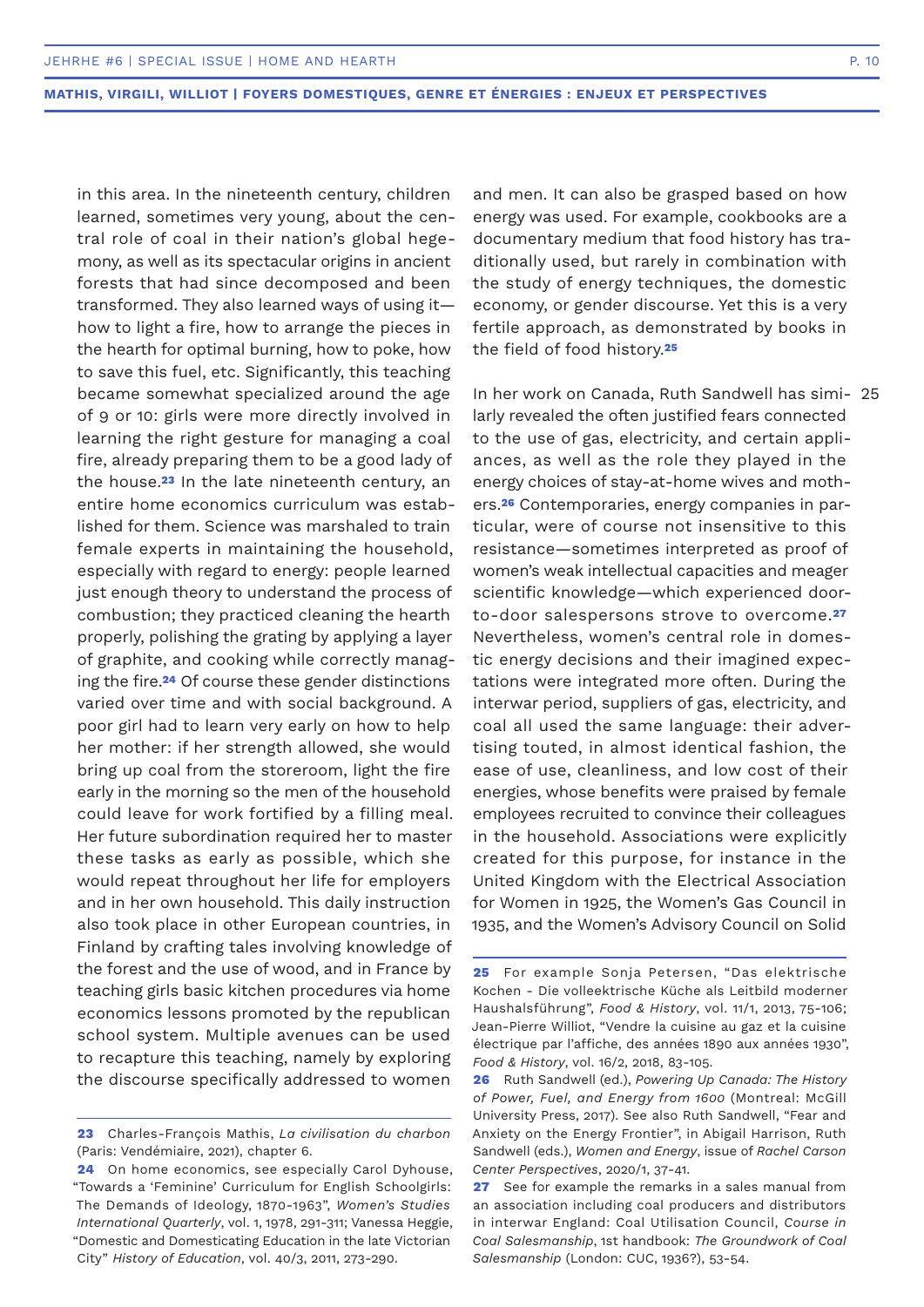Fuels in 1943. Yves Bouvier has shown the marketing strategies of companies, and how they successfully included some of the consumer's expectations and shaped some of their representations.**<sup>28</sup>**

26 The distribution of gender roles can extend the boundaries of the household, where an energy culture was practiced, to broader cultural spaces. Gathering wood, going to the washhouse, buying a bag of coal, a can of oil, or a bottle of gas were so many chores but also opportunities to go out and frequent places of female sociability, certainly in the case of the washhouse and potentially for other places. Understanding the role of women in energy decisions, evaluating their expectations and fears, hearing the reasons for their resistance, and measuring their pride in mastering gestures and knowledge are all needed to make practices and representations evolve. Because it is at the intersection of issues relating to the family, entrepreneurship, and public policy, the household is a locus for national energy trajectories, for instance during the fascist *ventennio* in Italy, where the state effort described by Andrea Giuntini brought about a shift in national gas use from lighting to kitchens. A policy of technological innovation was initiated in order to combine modernization

and economic autarky, as was a cultural change in which women and their culinary practices were a major consideration.

There are therefore many avenues of explora-27tion surrounding this fertile intersection between gender and energies: one can focus, for example, on opinion surveys for energy expenses; women's educational programs relating to domestic uses on all continents; the research laboratories of major energy companies, which conducted usage tests on household appliances, such as at Cornell University in the 1920s as part *Home Economics*  initiatives; the vocabulary of transmission that appeared in user manuals; and consumer associations, among others. Without attempting to outline a working program that would later become a major project combining gender and energies active convergence of interests would be needed to do so—the topics explored can take their place in a wider ambition. The roles that will determine the paths to success—or failure—in the dynamics of the energy transition imposed by a changing environmental context can contribute to changes involving women and men in equal parts. Analyzing them can help formulate proposals for the future, as done by Beatrice Khamati-Njenga for countries of the Global South, and by Benoît Granier for Japan.**<sup>29</sup>**

**<sup>28</sup>** Yves Bouvier, "Entreprises, énergies et consommateurs en France depuis 1945" (unpublished HDR thesis, Sorbonne Université, December 2020).

**<sup>29</sup>** Beatrice Khamati-Njenga, Joy Clancy, "Concepts and Issues in Gender and Energy", *Energia*, 2003; Benoît Granier, "Gouverner la consommation d'énergie des ménages. Renouvellement des enjeux et des instruments d'intervention (1973-2017)", *Ebisu. Etudes japonaises*, n° 56, 2019.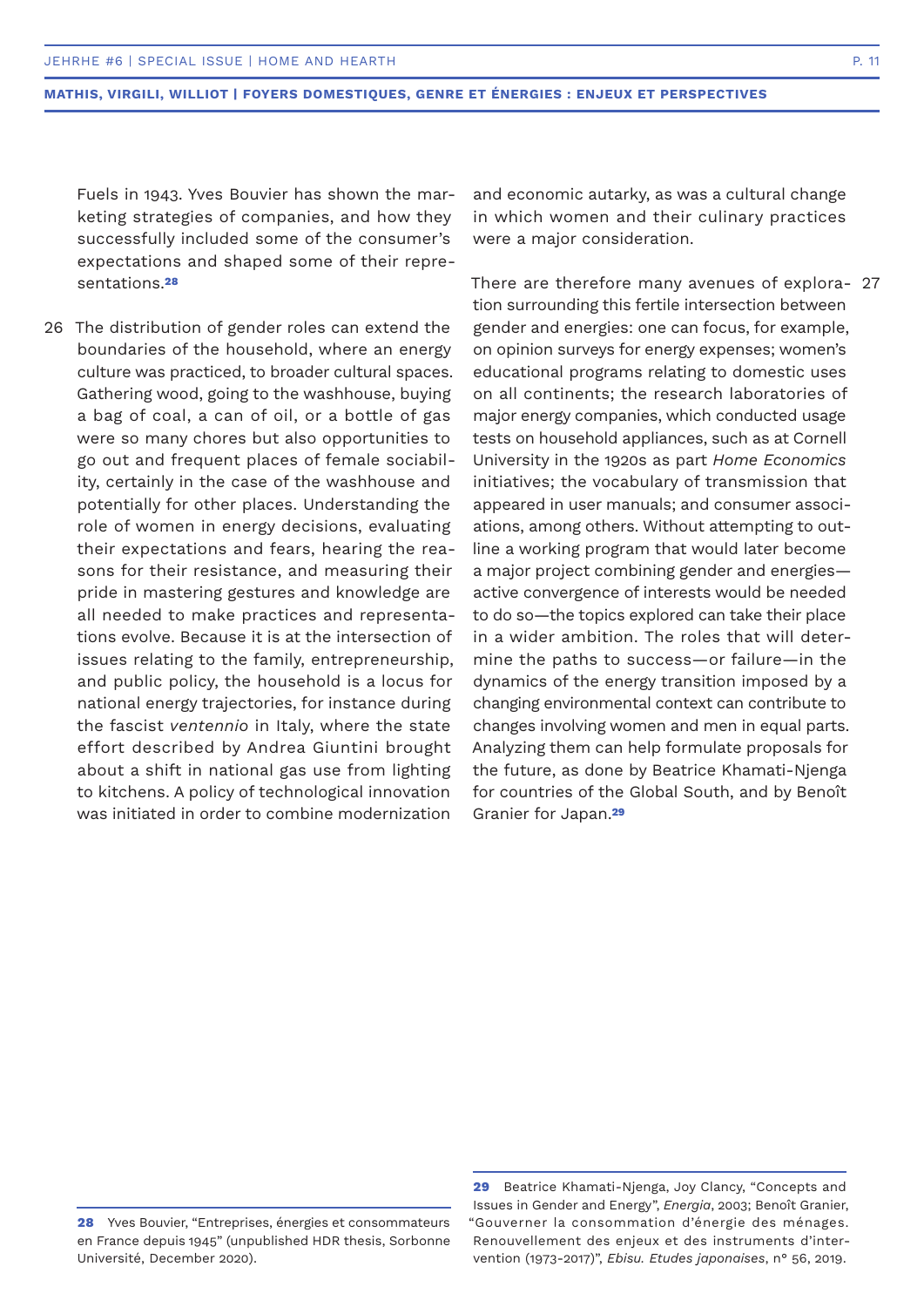### **GOODAY, HARRISON MOORE | FOYERS DOMESTIQUES, GENRE ET ÉNERGIES : ENJEUX ET PERSPECTIVES**

# **Bibliography**

#### **Ackermann Marsha**

*Cool Comfort: America's Romance with Air-Conditioning* (Washington: Smithsonian Books, 2013).

#### **Anfinsen Martin, Heidenreich Sara**

*Energy and Gender - A Social Sciences and Humanities Crosscutting Theme Report* (Cambridge: Shape Energy, 2017).

### **Beaumont Caitriona**

*Housewives and Citizens* (Oxford: Oxford University Press, 2015).

#### **Beltran Alain, Carré Patrice**

*La Vie électrique. Histoire et imaginaire (18e – 21e siècles)* (Paris: Belin,  $2016$ 

#### **Bourke Joanna**

"Housewifery in Working-Class England", *Past & Present*, 1994, n° 143, 167-197.

#### **Bouvier Yves**

"Entreprises, énergies et consommateurs en France depuis 1945" (unpublished HDR thesis, Sorbonne Université, December 2020).

#### **Bowden Sue, Offer Arner**

"The Technological Revolution That Never Was", *in* Victoria de Grazia and Ellen Furlough (eds.), *The Sex of Things: Gender and Consumption in Historical Perspective* (Berkeley: University of California Press, 1996), 244-274.

#### **Brewer Priscilla**

*From Fireplace to Cookstove: Technology and the Domestic Ideal in America* (Syracuse: Syracuse University Press, 2000).

# **Christian Michel and Kott Sandrine**

"Introduction. Sphère publique et sphère privée dans les sociétés socialistes. La mise à l'épreuve d'une dichotomie", *Histoire@ Politique*, vol. 7/1, 2009, 1-30, DOI: **https://doi.org/10.3917/hp.007.0001** 

## **Clendinning Anne**

*Demons of Domesticity: Women and the English Gas Industry 1889- 1939* (London: Routledge, 2017).

#### **Coal Utilisation Council**

*Course in Coal Salesmanship*, 1st handbook: *The Groundwork of Coal Salesmanship* (London: CUC, 1936?).

#### **Davidoff Leonore, Hall Catherine**

*Family Fortunes : hommes et femmes de la bourgeoisie anglaise 1780-1850* (Paris: La Dispute, 2014 [1987]).

# **Debeir Jean-Claude, Deléage Jean-Paul and Hémery Daniel**

*Une Histoire de l'énergie* (Paris, Flammarion, 2013 [1986]).

#### **Delphy Christine**

"L'ennemi principal", *Partisans*, special issue "Libération des femmes, année zéro", 1970, n° 54-55, 157-172.

#### **Dooley Brendan (ed.)**

*Energy and Culture. Perspectives on the Power to Work* (London: Routledge, 2016).

#### **Dyhouse Carol**

"Towards a 'Feminine' Curriculum for English Schoolgirls: the demands of ideology, 1870-1963", *Women's Studies International Quarterly*, vol. 1, 1978, 291-311.

#### **Freeman June**

*The Making of the Modern Kitchen* (London: Bloomsbury, 2004).

#### **Gooday Graeme**

*Domesticating Electricity: Technology, Uncertainty and Gender, 1880-1914* (London: Pickering & Chatto, 2008).

# **Granier Benoît**

"Gouverner la consommation d'énergie des ménages. Renouvellement des enjeux et des instruments d'intervention (1973- 2017)", *Ebisu. Etudes japonaises*, n° 56, 2019, 223-252.

#### **Grazia Victoria De, Furlough Ellen**

*The Sex of Things* (Berkeley: University of California Press, 1996).

#### **Habermas Jürgen**

*L'espace public* (Paris: Payot, 1992 ?1962?).

## **Harrison Moore Abigail, Sandwell Ruth (dir.)**

*Women and Energy*, issue of *Rachel Carson Center Perspectives*, 2020/1.

# **Harrison Moore Abigail, Sandwell Ruth**

*In a New Light: Histories of Women and Energy* (Montreal: McGill-Queen's University Press, 2021).

#### **Hecht Gabrielle**

*Le rayonnement de la France* (Paris: La Découverte, 2004).

#### **Heggie Vanessa**

"Domestic and Domesticating Education in the late Victorian City", *History of Education*, vol. 40/3, 2011, 273-290.

#### **Ibos, Caroline**

"Travail domestique/domesticité", *in* Juliette Rennes (dir.), *Encyclopédie critique du genre* (Paris: La Découverte, 2016), 649-658.

#### **Khamati-Njenga Beatrice, Clancy Joy**

"Concepts and issues in gender and energy", *Energia*, 2003.

#### **LeMenager Stephanie**

*Living Oil: Petroleum Culture in the American Century* (Oxford: Oxford University Press, 2014).